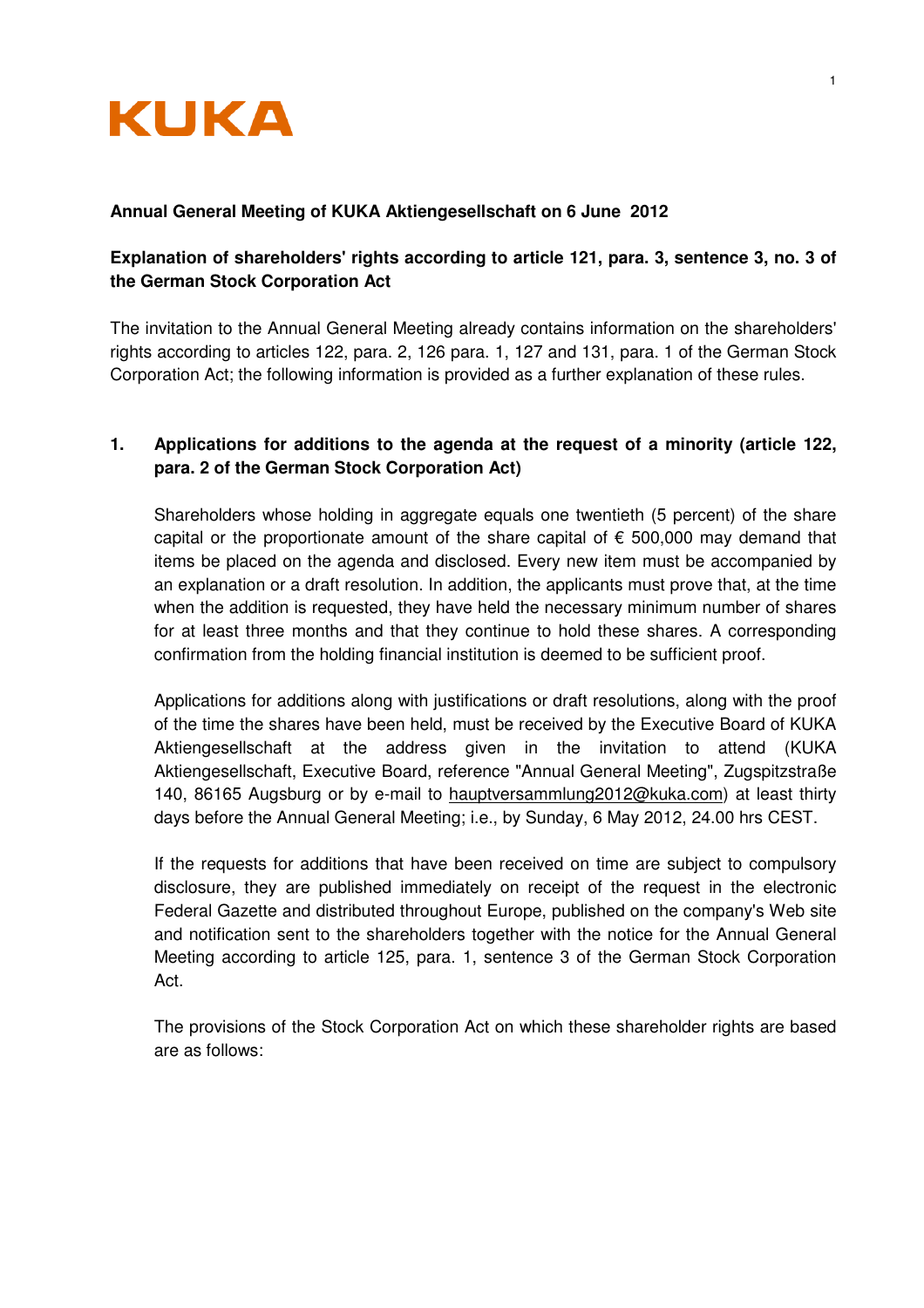

#### **"Article 122 Convening at the request of a minority**

- (1) The Annual General Meeting shall be convened if shareholders whose holding in aggregate equals one twentieth of the share capital demand such meeting in writing, stating the purpose and the reasons for such meeting; the demand shall be addressed to the Executive Board. The articles of association may provide that the right to demand an Annual General Meeting shall require another form and to the holding of a lower proportion of the share capital. Article 142, para. 2, sentence 2 applies accordingly.
- (2) Similarly, shareholders whose holding in aggregate equals one twentieth of the share capital or the proportionate amount of €500,000 may demand that items be placed on the agenda and disclosed. Each new item shall be accompanied by an explanation or a draft resolution. The demand in the sense of sentence 1 shall be provided to the company at least 24 days, or in the case of listed companies at least 30 days, prior to the meeting; the day of receipt shall not be included in this calculation.
- (3) If any such demand is not complied with, the court may authorize the shareholders who have made the demand to call a shareholders' meeting or publish such items. At the same time the court may appoint the chairman of the meeting. The notice of the meeting or the publication shall refer to such authorization. An immediate appeal may be made against the decision of the court.
- (4) The company shall bear the costs of the Annual General Meeting and, in the case of paragraph 3, also the court costs if the court has granted such motion.

### **"Article 142 Appointment of special auditors**

(2) If shareholders at the Annual General Meeting reject an application for the appointment of special auditors to examine an action during the establishment of the company or an action in the management of the company not dating back more than five years, the court shall appoint special auditors on the application of shareholders whose holding in aggregate at the time of the application equals one hundredth of the share capital or a proportionate amount of €100,000, if facts exist that give reason to suspect that improprieties or gross violations of law or the articles of association have occurred in connection with such matter.. The applicants shall prove that they have held the shares for at least three months before the day of the Annual General Meeting and that they will hold the shares until a decision is made about the motion. Article 149 applies accordingly for any agreement to avoid such special audit."

## **2. Motions and election proposals from shareholders (articles 126, para. 1 and 127 of the German Stock Corporation Act)**

Nominations by the shareholders for the election of Supervisory Board members or auditors do not need to be justified, unlike other proposals from shareholders (counter motions).

Counter motions by shareholders do not need to be made available

- (1) if the Executive Board would as a result become criminally liable,
- (2) if the counter motion would result in a resolution at the Annual General Meeting that would be illegal or that would violate the articles of association,
- (3) if the justification contains statements that are obviously false or misleading in material respects or that are libelous,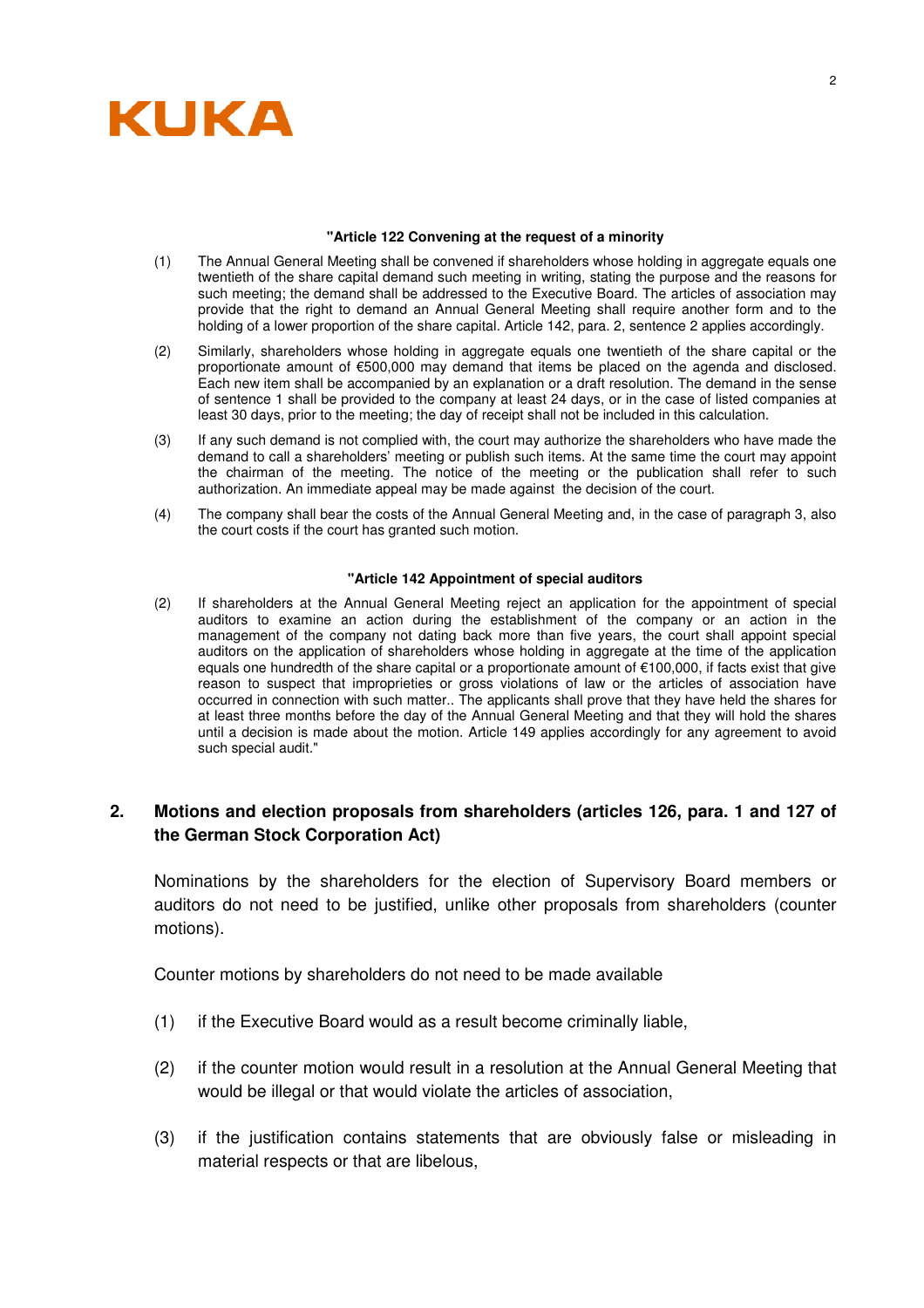

- (4) if a counter motion by the shareholder based on the same facts has already been communicated at an earlier General Meeting of the company pursuant to article 125 of the German Stock Corporation Act,
- (5) if the same counter motion of the shareholder with essentially the same justification has already been communicated according to article 125 of the German Stock Corporation Act at at least two Annual General Meetings of the company in the last five years and at the Annual General Meeting less than one twentieth of the share capital represented voted for it,
- (6) if the shareholder indicates that he or she will neither attend the Annual General Meeting nor be represented at it, or
- (7) if the shareholder, within the last two years at two Annual General Meetings has failed to make or cause to be made on his or her behalf any counter motion communicated by him or her.

The same applies accordingly for the communication of election nominations. In addition, the Executive Board does not need to make nominations for the election of Supervisory Board members and auditors available if they do not contain the name, exercised profession and place of residence of the proposed candidates, and for legal entities, the company and its registered office and, in the case of nominations for the election of Supervisory Board members, if no information is provided about their membership on other Supervisory Boards to be formed by law. Information about their membership on comparable German and foreign monitoring bodies of commercial companies must be enclosed.

The grounds for counter motions and election nominations do not need to be made available if they exceed more than 5,000 characters in total. If several shareholders submit counter motions with respect to the same item in the resolution or if they submit the same election nominations, the Executive Board may summarize the counter motions and election nominations and their grounds.

The provisions of the Stock Corporation Act on which these shareholder rights are based are as follows:

### **"Article 126 Motions by shareholders**

(1) Motions by shareholders including the shareholder's name, the grounds and any position taken by the Management shall be made available to the persons entitled pursuant to article 125, para. 1 to 3 under the conditions stated therein if at least 14 days before the company's meeting the shareholder sends to the address indicated in the notice convening the meeting a motion counter to a proposal of the Executive Board and Supervisory Board as to a particular item on the agenda with an explanation. The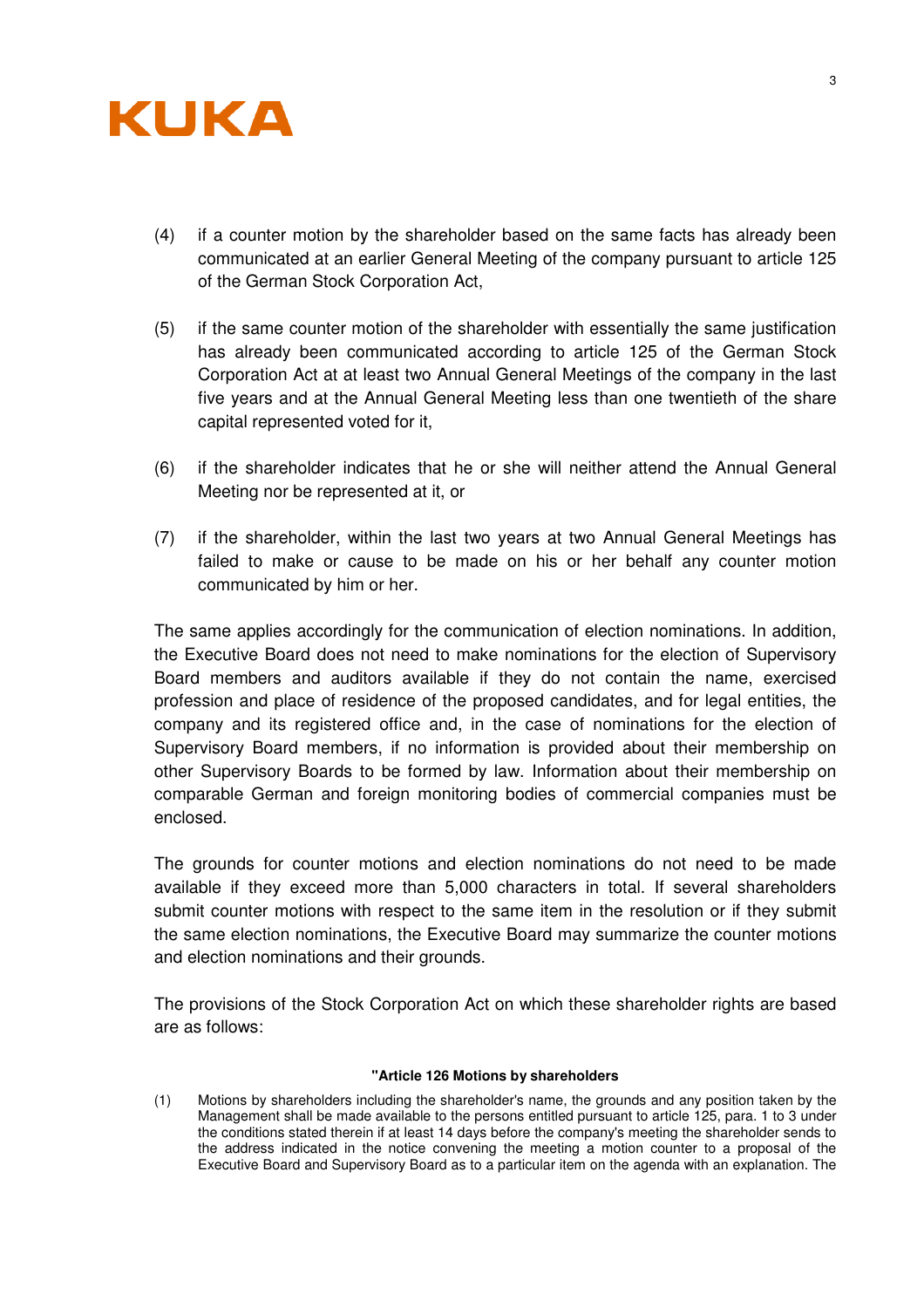

date of receipt shall not be taken into account. In the case of listed companies, access shall be provided by the company's Web site. Article 125, para. 3 applies accordingly.

- (2) A counter motion and the grounds for this need not be made available
	- 1. if the Executive Board would as a result become criminally liable,
	- 2. if the counter motion would result in a resolution at the Annual General Meeting that would be illegal or that would violate the articles of association,
	- 3. if the justification contains statements that are obviously false or misleading in material respects or that are libelous,
	- 4. if a counter motion of the shareholder based on the same facts has already been communicated at an earlier General Meeting of the company pursuant to article 125 of the German Stock Corporation Act,
	- 5. if the same counter motion of the shareholder with essentially the same justification has already been communicated according to article 125 of the German Stock Corporation Act at at least two Annual General Meetings of the company in the last five years and at the Annual General Meeting less than one twentieth of the share capital represented voted for it,
	- 6. if the shareholder indicates that he or she will neither attend the Annual General Meeting nor be represented at it, or
	- 7. if the shareholder, within the last two years at two Annual General Meetings has failed to make or cause to be made on his or her behalf any counter motion communicated by him or her.

The grounds for counter motions and election nominations do not need to be made available if they exceed more than 5,000 characters in total.

(3) If several shareholders submit counter motions with respect to the same item in the resolution or if they submit the same election nominations, the Executive Board may summarize the counter motions and election nominations and their grounds."

### **"Article 127 Nominations by shareholders**

Article 126 shall apply analogously to a nomination by a stockholder for the election of a member of the Supervisory Board or the external auditor. Such nomination need not be supported by a statement of the grounds for this. The Management Board also need not communicate such nomination if it fails to contain the particulars required by article 124, para. 3, sentence 3 and article 125, para.1, sentence 5.

### **3. Shareholders' right of information (article 131, para. 1 of the German Stock Corporation Act)**

Every shareholder shall be given information about company matters by the Executive Board upon demand in the Annual General Meeting to the extent necessary for an appropriate appraisal of an agenda item. The duty to provide information shall also extend to the company's legal and business relations with any affiliated company. If a company makes use of the simplified procedure according to article 266, para. 1 sentence 2, article 276 or article 288 of the German Commercial Code, each shareholder may request that the annual financial statements be presented to him or her at the Annual General Meeting that considers the annual financial statements in the form that would have been used if such provisions on simplified procedure were not applied. The duty of the Executive Board of a parent company (article 290, para. 1, 2 Commercial Code) to provide information in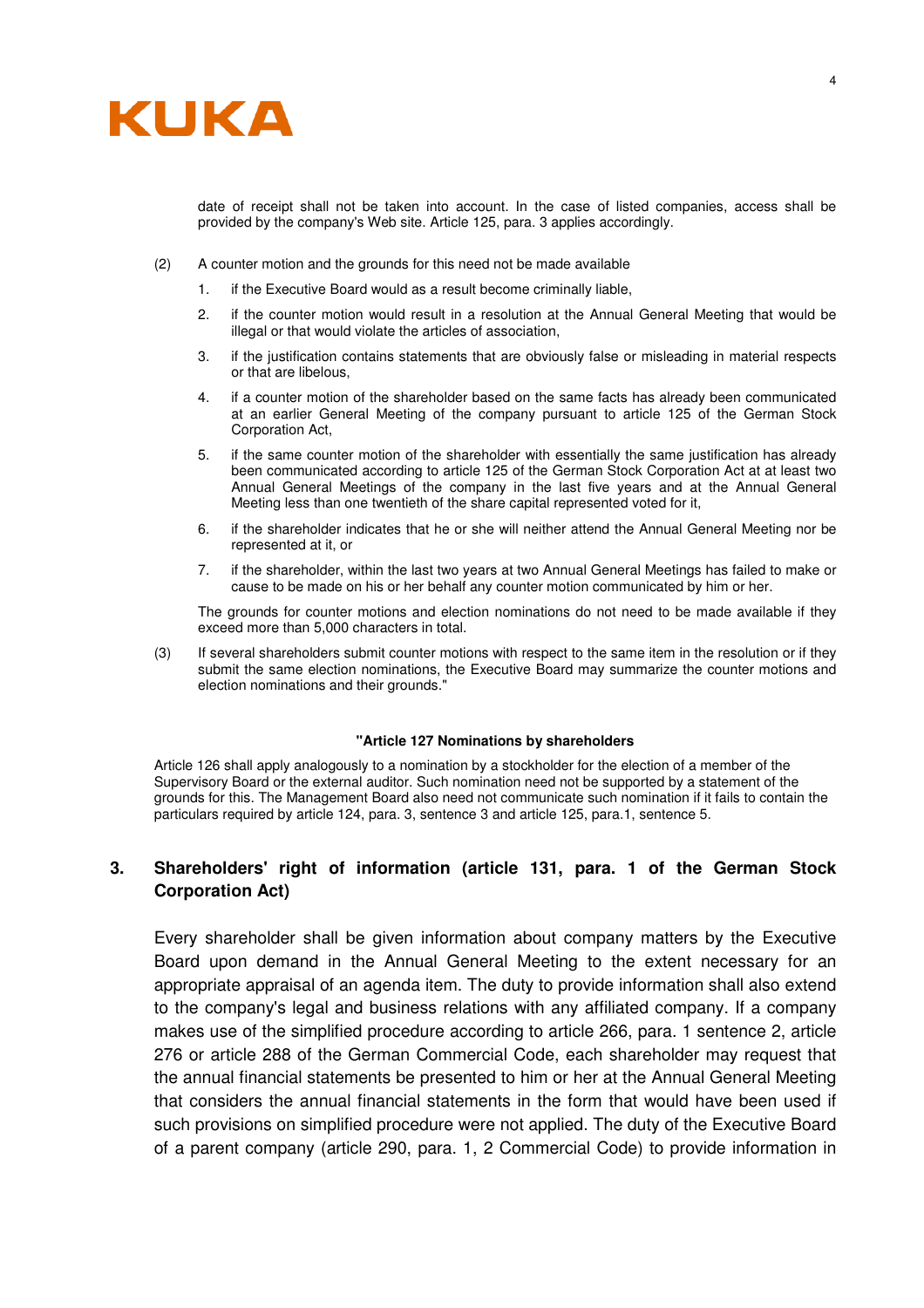

the Annual General Meeting that considers the consolidated financial statements and consolidated management report also covers the situation of the Group and the companies included in the consolidated financial statements.

The Executive Board may refuse to provide information

- (1) to the extent that providing such information is, according to sound business judgment, likely to cause material damage to the company or an affiliated enterprise,
- (2) to the extent that such information relates to tax valuations or the amount of certain taxes,
- (3) with regard to the difference between the value at which items are shown in the annual balance sheet and the higher market value of such items, unless shareholders at the Annual General Meeting are to approve the annual financial statements,
- (4) with regard to the methods of classification and valuation, if disclosure of such methods in the notes is sufficient to provide a clear view of the actual condition of the company's assets, financial position and profitability within the meaning of article 264, (2) of the Commercial Code; the above shall not apply if the General Meeting is to approve the annual financial statements,
- (5) if provision thereof would render the Executive Board criminally liable,
- (6) if the information is continuously available on the company's Web site seven or more days prior to the Annual General Meeting as well as during the meeting.

The provision of information may not be denied for other reasons.

If information has been provided outside the Annual General Meeting to a shareholder by reason of his or her status as a shareholder, such information shall upon request be provided to any other shareholder at the Annual General Meeting, even if such information is not necessary to permit a proper evaluation of the item on the agenda. In this case, the Executive Board may not refuse to provide such information on the grounds of items 1 to 4.

If a shareholder has been denied information, he or she may request that his or her question and the reason for which the information was denied be recorded in the minutes of the meeting.